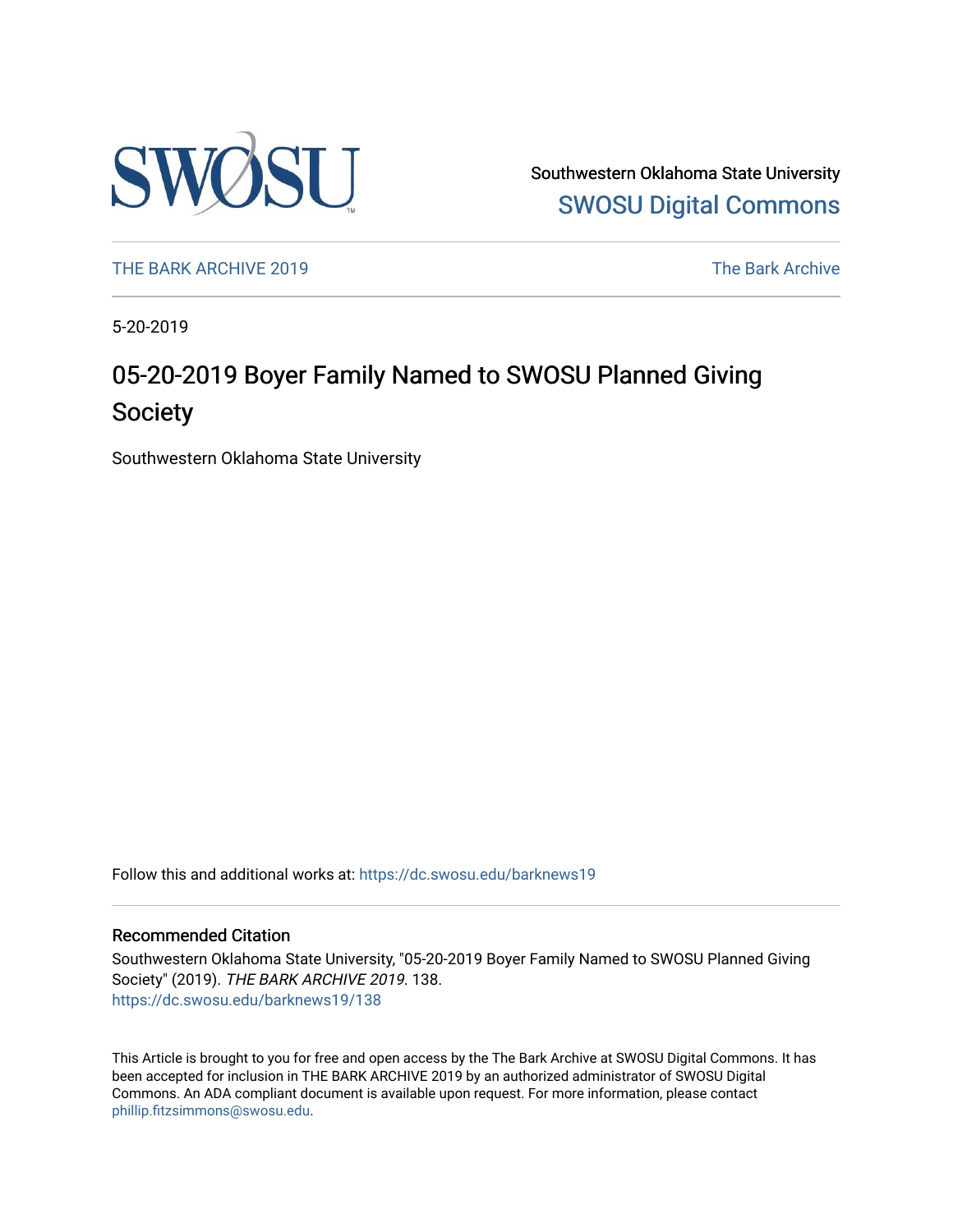

20 May, 2019

# **Boyer Family Named to SWOSU Planned Giving Society**



SWOSU Tomorrows honorees Lyn Boyer and Jerri Boyer (SWOSU Class of 1947) of Ponca City are pictured with SWOSU Foundation, Inc. Executive Director Garrett King.

Dr. Lyndon D. Boyer and his wife, Jerri Fancher Boyer (Summer Class of 1947) of Ponca City have been named to the SWOSU Tomorrows planned giving society, according to Southwestern Oklahoma State University President Randy L. Beutler.

The Boyers have generously made provision for SWOSU in their estate planning. Their thoughtful investment in SWOSU will be used to provide scholarship support to SWOSU's students.

"We consider it a privilege to assist SWOSU and other educational institutions," the Boyers said. "We would not be where we are today without our higher educational experiences."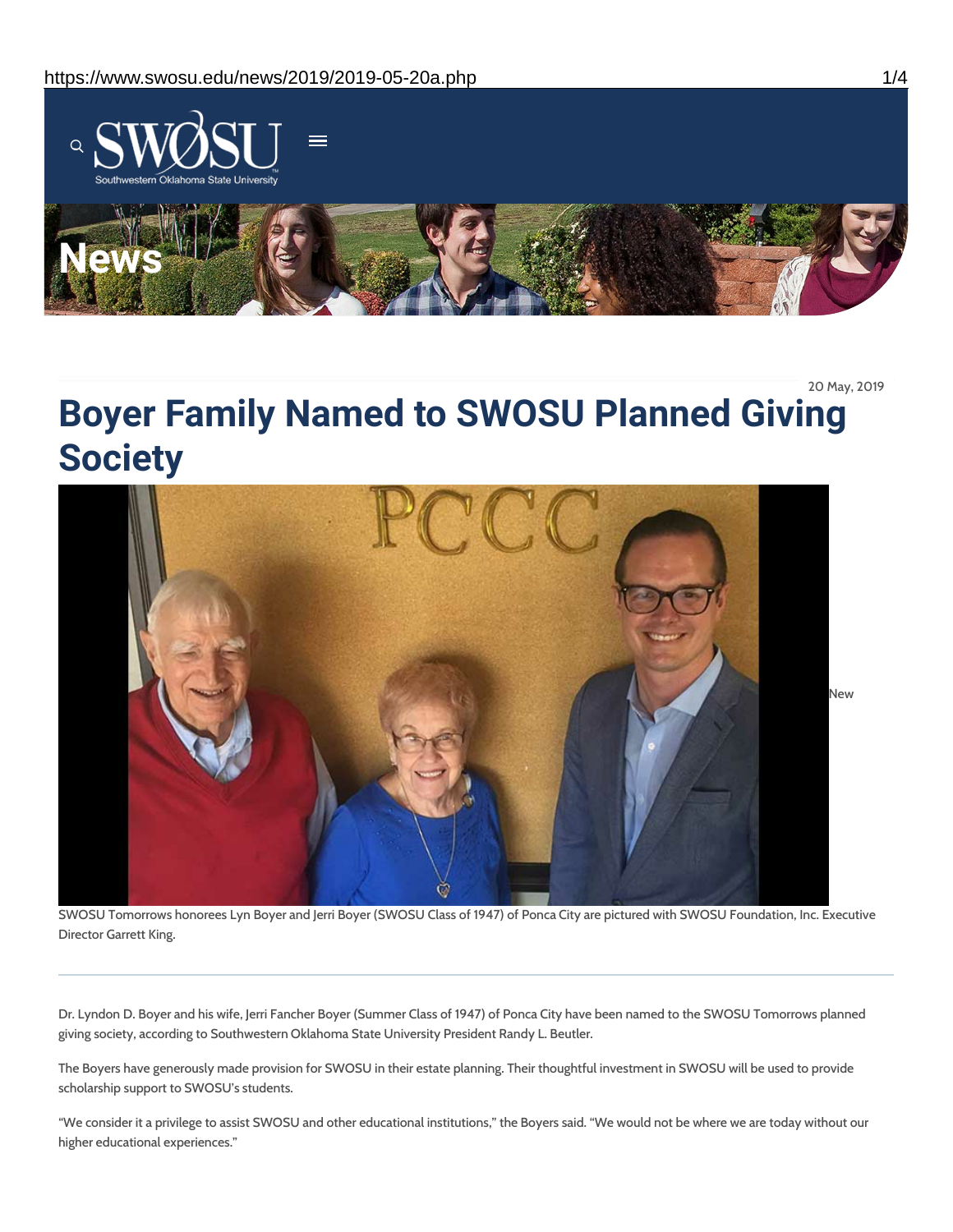#### https://www.swosu.edu/news/2019/2019-05-20a.php 2/4

The Boyers are proud parents, grandparents and great-grandparents. All of their children and grandchildren are college graduates. Jerri studied business at SWOSU (BS) and Lyn majored in chemical engineering at Kansas State University (BS) and the University of Oklahoma (PhD). Dr. Boyer worked at Phillips66 and CONOCO and Mrs. Boyer was employed at Phillips66.

"SWOSU stands firmly on the Hilltop today because of visionary private investors like Lyn and Jerri Boyer," said Beutler. "We are honored that the Boyers have chosen to include our institution in their estate planning. Their foresight will enable SWOSU students far into the future to pursue higher living and higher learning and to help make the world a better place."

Those who choose to remember SWOSU in their estate planning may be named as part of the SWOSU Tomorrows giving society and recognized according to their wishes and preferences, joining a special place of honor amongst the university's benefactors. Former SWOSU Presidents Dr. Joe Anna Hibler and Dr. John Hays have graciously agreed to serve as the Honorary Co-Chairs of the SWOSU Tomorrows planned giving society under the guidance of the SWOSU Foundation, Inc. Board of Trustees.

The SWOSU Tomorrows planned giving society is coordinated by the SWOSU Foundation, Inc. The Foundation was established in 1977 to promote philanthropy and distribute funds to support the activities and programs of SWOSU. Located on the Weatherford campus in the historic Burton House, the Foundation currently stewards over \$25 million in assets for the benefit of SWOSU with locations in Weatherford and Sayre.

For information on how to make a planned gift to SWOSU or to notify SWOSU that you have included the university in your estate planning, please contact the SWOSU Office of Institutional Advancement by telephone at 580-774-3267; by e-mail to Garrett King, Assistant to the President, at garrett.king@swosu.edu; or by visiting www.SWOSUTomorrows.com.

| Academics                | D |
|--------------------------|---|
| Administration           | D |
| Alumni and Foundation    | D |
| Community                | D |
| Events                   | D |
| <b>Faculty and Staff</b> | D |
| Miscellaneous            | D |
| Sayre                    | D |
| <b>Students</b>          | D |
|                          |   |

### **Archive Links**

| 2018    | $\triangleright$ |
|---------|------------------|
| 2019    | $\triangleright$ |
| 2020    | $\triangleright$ |
| Archive | $\triangleright$ |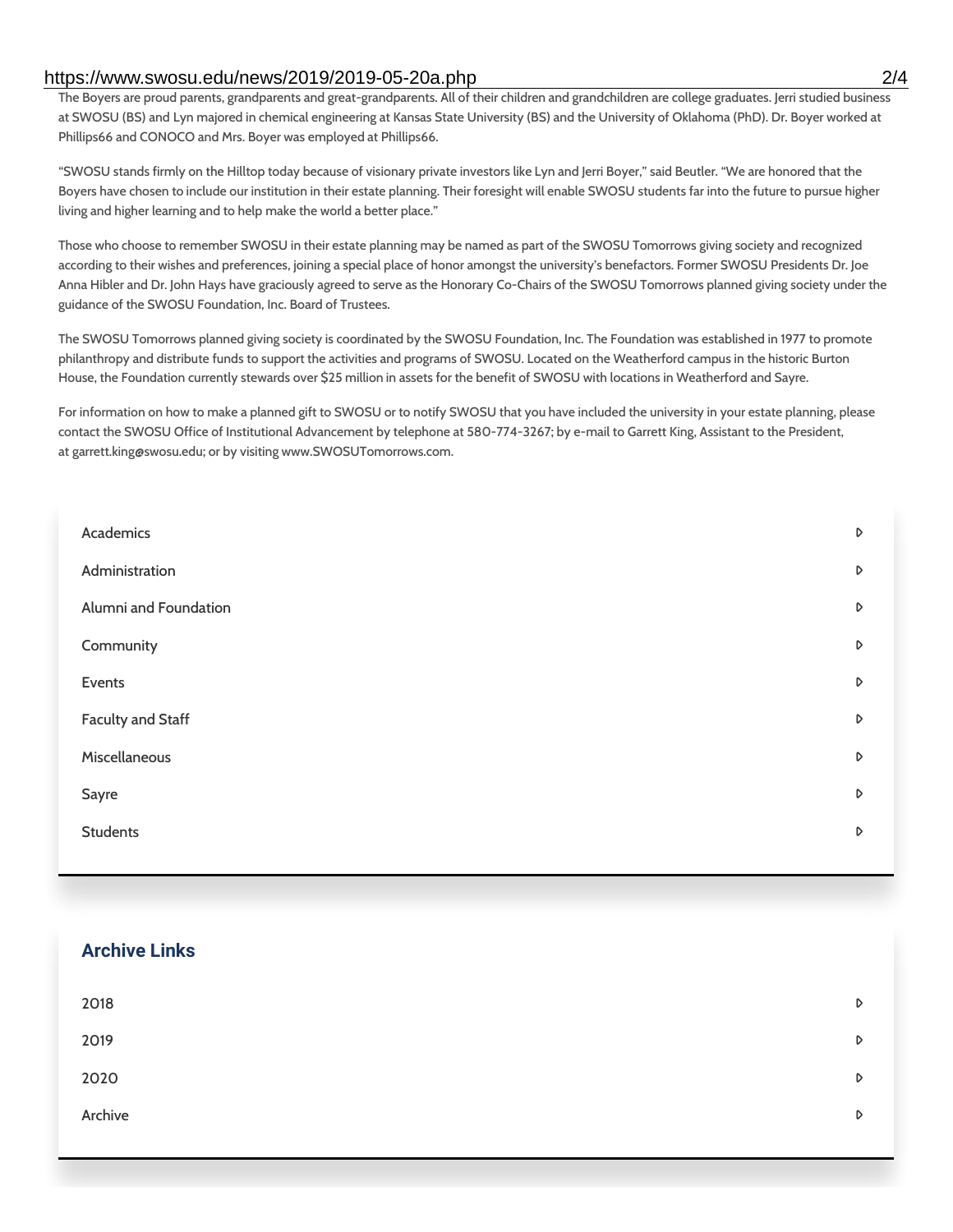

## Weatherford Campus

100 Campus Drive Weatherford, OK 73096

# Sayre Campus

409 E Mississippi Ave Sayre, OK 73662

Connect to Us

fyothe

Contact [Information](https://www.swosu.edu/about/contact.php)

[University/Facility](https://www.swosu.edu/about/operating-hours.php) Hours

[Campus](https://map.concept3d.com/?id=768#!ct/10964,10214,10213,10212,10205,10204,10203,10202,10136,10129,10128,0,31226,10130,10201,10641,0) Map

Give to [SWOSU](https://standingfirmly.com/donate)

Shop [SWOSU](https://shopswosu.merchorders.com/)



**[Directory](https://www.swosu.edu/directory/index.php)** 

[Calendar](https://eventpublisher.dudesolutions.com/swosu/)

[Apply](https://www.swosu.edu/admissions/apply-to-swosu.php)

[GoSWOSU](https://qlsso.quicklaunchsso.com/home/1267)

[Jobs@SWOSU](https://swosu.csod.com/ux/ats/careersite/1/home?c=swosu)